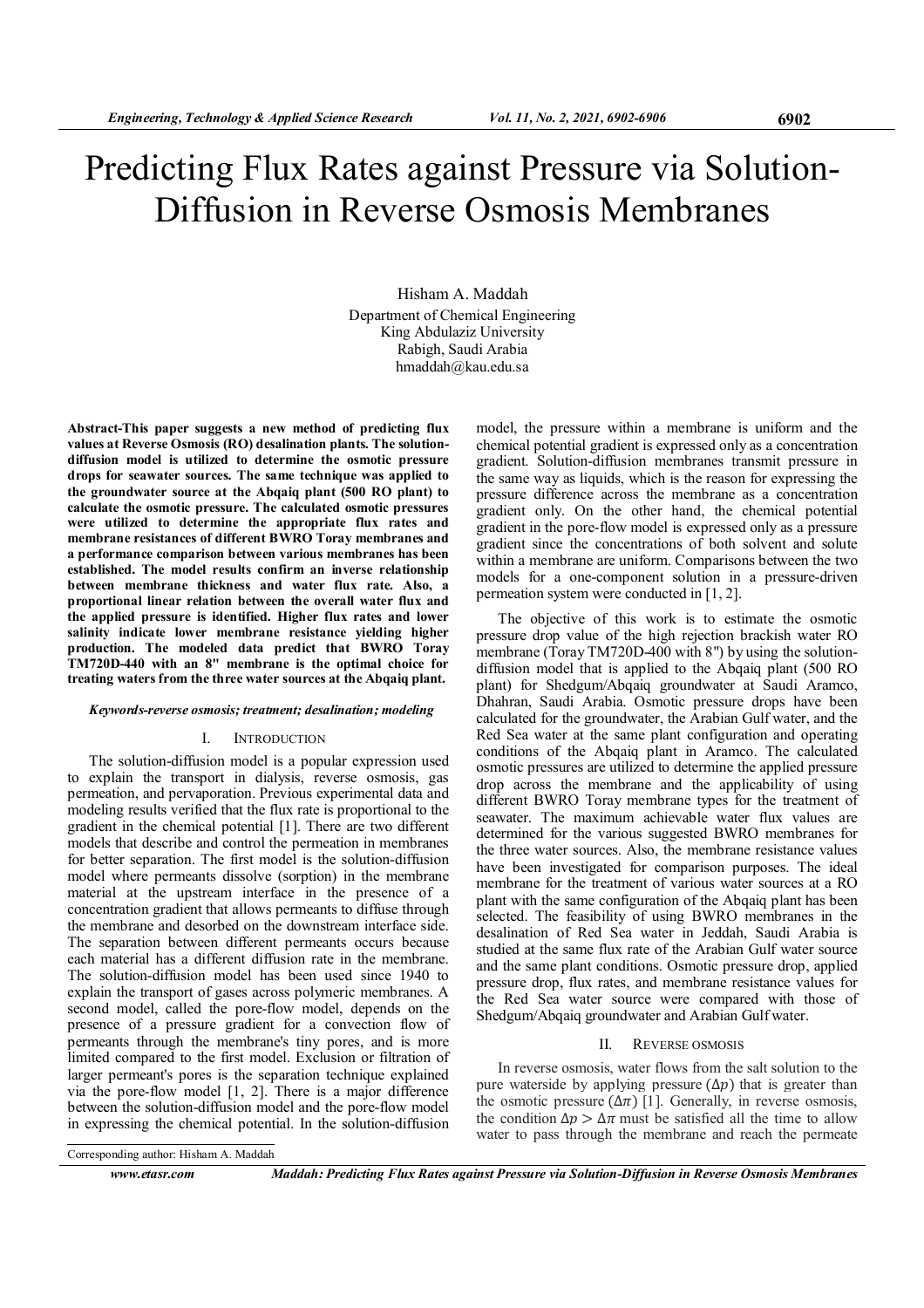side [1, 2]. Reverse osmosis membranes are preferred over ultrafiltration and nanofiltration since they are capable of removing 90 to 99% of TDS in water [3]. The osmotic pressure  $\Delta \pi$  is defined as the pressure difference  $p_{o} - p_{\ell}$  across the membrane. If a pressure higher than the osmotic pressure is applied to the feed side of the membrane [1]. This process is called the reverse osmosis. The driving forces in a reverse osmosis membrane according to the solution-diffusion and the pore-flow models are visualized in [1].  $\mu_i$  and  $\gamma_i$  are the chemical potential and activity coefficient, respectively, of component  $i \, [1]$ .

#### III. METHOD AND EQUATIONS

Collected Abqaiq 500 RO plant data (Table I) have been used to determine osmotic pressure drop values for the RO membrane (Toray TM720D-400 with 8") from (1) and (2). However, in order to calculate the osmotic pressure for seawater sources, the same information of Shedgum/Abqaiq groundwater at Abqaiq 500 RO plant was applied, except for the flux and salinity values, for the treatment of either the Arabian Gulf or the Red Sea waters as listed in Table I [1, 4]. Water permeability is approximately determined to be  $9.5 \times 10^{-7}$ cm<sup>2</sup>/s [8]. For water-salt solution, reverse osmosis permeation expression can be simplified as [1, 5]:

$$
J_i = A(\Delta p - \Delta \pi) \quad (1)
$$

$$
A = \frac{P_i c_{io} v_i}{RT\ell} \quad (2)
$$

where  $J_i$  is the membrane flux of component *i*, water (gfd),  $\Delta p$ is the applied pressure drop across the membrane (psi),  $\Delta \pi$  is the osmotic pressure drop across the membrane (psi),  $\vec{A}$  is the water permeability constant (cm/atm×s),  $P_i$  is the permeability of component i, water  $(cm^2/s)$ ,  $c_{i\alpha}$  is the initial mole concentration of water (ppm),  $v_i$  is the water molar volume (cm<sup>3</sup>/mol), T is the w ater temperature (K), R is the gas constant, and  $\ell$  is the membrane thickness which is assumed to be similar to spacer thickness (mil).

Membrane resistance [8] constants for each BWRO Toray membrane have been calculated by using (3).

$$
J_i = \frac{\Delta p}{\kappa \, \mathcal{R}_m} \quad (3)
$$

where  $I_i$  is the membrane flux of component i, water (gfd),  $\Delta p$  is the applied pressure across the membrane (psi),  $\kappa$  is the dynamic viscosity of water (lb s/ft<sup>2</sup>), and  $\mathcal{R}_m$  is the membrane resistance (1/ft).

 $\pi = MRT$  (4)

In  $(4)$ ,  $M$  is the molar concentration of dissolved species (mol/L),  $R$  is the ideal gas constant (0.08206L.atm/mol.K), and  $T$  is the water temperature  $(K)$ .

Equation (5) defines the ability of a membrane to separate salt from the feed solution which is known as membrane removal percentage  $(\chi)$  and it increases with the applied pressure. The feed TDS concentration is taken from the three studied sources, as shown in Table I, while the outlet TDS concentration is determined by using (5) at a similar removal percentage of Toray TM720D-400 with 8'' membrane that is 99.8% (Table IV). The water molecular weight (18g/mol) should be used to convert the ppm values to molar concentrations of TDS.

$$
\chi = \left(\frac{c_{jo} - c_{j\ell}}{c_{jo}}\right) \times 100 \quad (5)
$$

where  $\chi$  is the membrane removal percentage,  $c_{i0}$  is the initial concentration of component *j*, salt (ppm), and  $c_{i\ell}$  is the final concentration of component  $j$  (ppm).

Table II shows the applied pressure drop must be at 20psi or below per element (RO module) and 60psi or below per vessel [4, 6]. The assumption of having equal pressure on membranes per vessel would simplify our calculations. Altaee's study showed that permeate flow, pressure and recovery rate are distributed almost equally to membranes per RO vessel [10]. A field study confirmed an improved performance by rearranging the elements in pressure vessels in order to reduce the pressure drop and permeate conductivity across the vessel [11]. Typical flux rates and maximum recovery values for the groundwater and the two studied water source scenarios (the Arabian Gulf and the Red Sea waters) at Abqaiq 500 RO plant are given in Table III.

TABLE I. DATA OF RO MEMBRANE PROCESS AT ABQAIQ 500 RO PLANT AND THE TWO SEAWATER STUDIED SCENARIOS [1, 4, 6, 7]

| Parameter                                         | Shedgum/Abqaiq groundwater                      | <b>Arabian Gulf water</b>                           | <b>Red Sea water</b> |  |
|---------------------------------------------------|-------------------------------------------------|-----------------------------------------------------|----------------------|--|
| Membrane type                                     | Toray TM720D-400 with 8"                        |                                                     |                      |  |
| RO module                                         |                                                 | 72 parallel membranes $\times$ 8 units              |                      |  |
| Membrane thickness $(\ell)$ [3]                   |                                                 | Assumed to be similar to spacer thickness of 34 mil |                      |  |
| Membrane area (Area) [3]                          |                                                 | 400f <sup>2</sup>                                   |                      |  |
| Max pressure drop per vessel $(\Delta p)$         |                                                 | $\sim 60$ psi                                       |                      |  |
| Max pressure drop per membrane $(\Delta p)$       | $\sim$ 20psi                                    |                                                     |                      |  |
| Water salinity $(c_{i_0})^*$                      | $\sim$ 2800 [4]                                 | ~1070~6                                             | $\sim$ 42070 [7]     |  |
| Membrane water flux $(I_i^{\bullet})^*$           | $\sim$ 18 gfd                                   | $\sim$ 12 gfd                                       | $\sim$ 12 gfd        |  |
| Water temperature $(T)$                           |                                                 | 25C                                                 |                      |  |
| Water permeability constant $(P_i)$ <sup>**</sup> | $9.5 \times 10^{7}$ cm <sup>2</sup> /s          |                                                     |                      |  |
| Water molar volume $(v_i)$                        | 18cm <sup>3</sup> /mol                          |                                                     |                      |  |
| Gas constant $(R)$                                | $8.2057\times10^{-5}$ m <sup>3</sup> at m/mol.K |                                                     |                      |  |
|                                                   |                                                 |                                                     | *Averaged values     |  |

\*\* Taken from [2], regardless of the temperature effect on permeability. Can be calculated at different temperatures [16]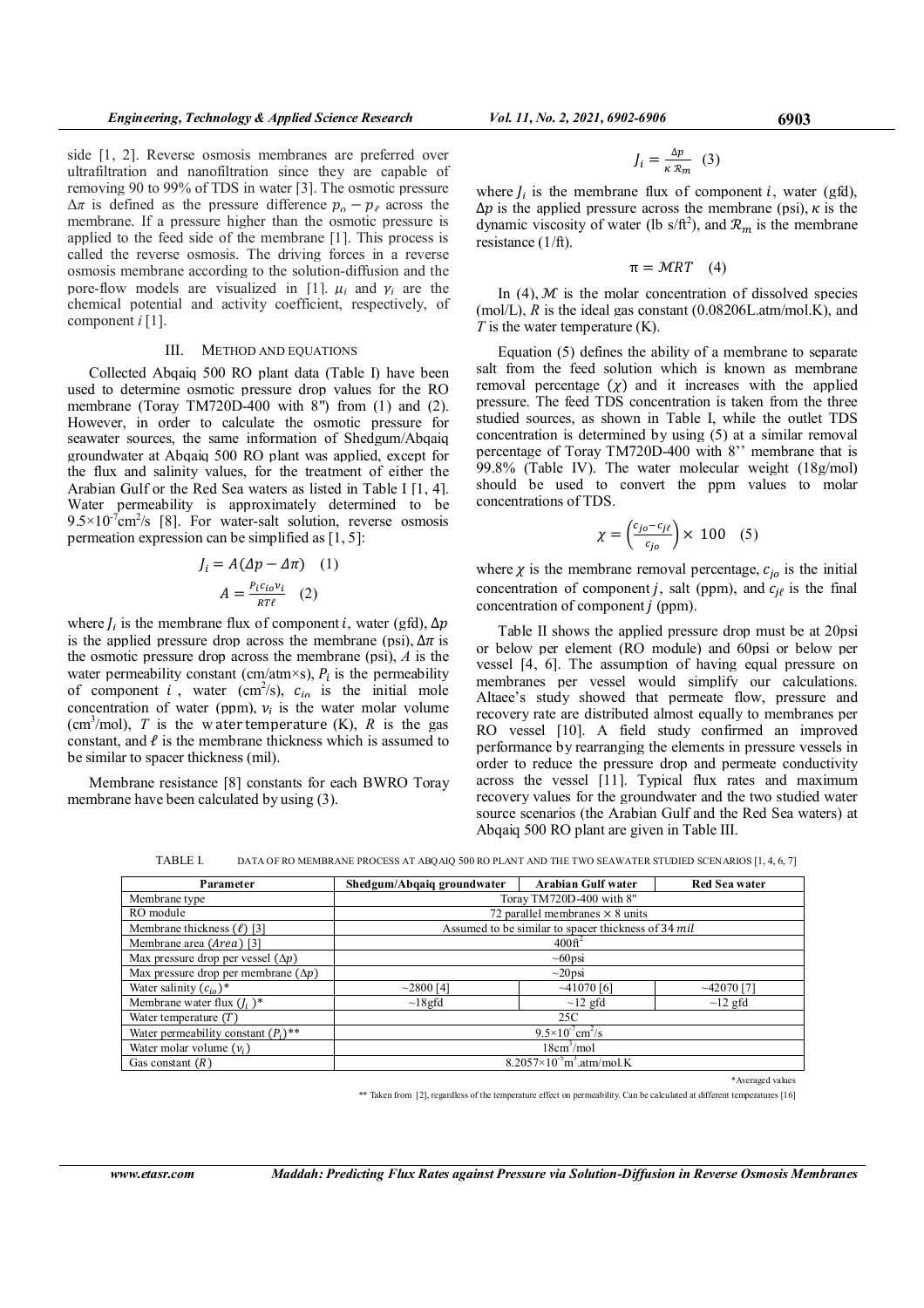| TABLE II. | OPERATING DESIGN LIMITS OF THE OVERALL RO |
|-----------|-------------------------------------------|
|           | MODULE AT ABQAIQ 500 RO PLANT [4, 12, 13] |

| <b>Operating limits</b>                   |                             |  |  |  |
|-------------------------------------------|-----------------------------|--|--|--|
| Maximum operating pressure                | 600psi (4.1MPa)             |  |  |  |
| Maximum feed water temperature            | $113^{\circ}F(45^{\circ}C)$ |  |  |  |
| Maximum feed water SDI15                  |                             |  |  |  |
| Feed water chlorine concentration         | Not detectable              |  |  |  |
| Feed water pH range, continuous operation | $2 - 11$                    |  |  |  |
| Feed water pH range, chemical cleaning    | $1 - 12$                    |  |  |  |
| Maximum pressure drop per element         | 20psi (0.14MPa)             |  |  |  |
| Maximum pressure drop per vessel          | 60psi (0.4MPa)              |  |  |  |

TABLE III. CHARACTERISTICS OF GROUNDWATER SOURCE AND STUDIED WATER SOURCES AT THE ABQAIQ 500 RO PLANT [4]

| Water source                  | Shedgum/Abqaiq<br>groundwater | Arabian<br>Gulf | <b>Red Sea</b> |
|-------------------------------|-------------------------------|-----------------|----------------|
| Feed silt density index       | SDI < 3                       | SDI < 4         | SDI < 4        |
| Typical target flux (gfd)     |                               | 12              |                |
| Max. element recovery $(\% )$ | 19                            | 14              |                |

The determined osmotic pressure values for the RO membrane (Toray TM720D-400 with 8") of the groundwater and the two studied water sources are used again in (1) to calculate the applied pressure drop and suggested flux values. The same osmotic pressure drop for each case is utilized to determine the results of different Toray BWRO membrane types at high, low, and standard operating pressure as shown in Table IV. TM-720-370 and TM720-440 are standard BWRO membranes and TM720C-440, TM720L-400, and TM720L-440 are low-pressure BWRO membranes whereas TM720DA400, TM720D-400, and TM720D-440 are highpressure BWRO membranes. It is worth mentioning that our applied pressure drop must be higher than the calculated osmotic pressure in order to have a positive flux. TS-diagrams [7] are used to determine the exact value of water densities at different feed sources from the average water temperature and water salinity (Table V). The exact water densities allow us to convert gas constant values from  $m^3$  atm/mol.K to kg.atm/mol.K to progress calculations.

TABLE IV. TORAY BRACKISH WATER RO 8'' DIAMETER MEMBRANES [13, 14]

| Category                    | Type       | Rejection<br>$\frac{1}{2}$ | <b>Thickness</b><br>$(mil)^*$ |
|-----------------------------|------------|----------------------------|-------------------------------|
| Standard                    | TM720-370  | 99.7                       | 31                            |
| <b>BWRO</b>                 | TM720-440  | 99.7                       | 28                            |
| High-                       | TM720DA400 | 99.8                       | 31                            |
| pressure                    | TM720D-400 | 99.8                       | 34                            |
| <b>BWRO</b>                 | TM720D-440 | 99.8                       | 28                            |
|                             | TM720C-440 | 99.2                       | 28                            |
| Low-pressure<br><b>BWRO</b> | TM720L-400 | 99.5                       | 31                            |
|                             | TM720L-440 | 99.5                       | 28                            |

\* The membrane thickness is assumed to be the same as spacer thickness

| <b>Water Source</b>           | Temperature | Salinity<br>(ppm) | Density<br>$(kg/m^3)$ |
|-------------------------------|-------------|-------------------|-----------------------|
| Shedgum/Abqaiq<br>groundwater | 25          | 2800 [2]          | 999.19                |
| Arabian Gulf                  | 25          | 41070 [4]         | 1027.97               |
| Red Sea                       | 25          | 42070 [6]         | 1028.67               |

TABLE V. WATER DENSITIES FROM TS-DIAGRAMS [4, 6, 7, 15]

## IV. RESULTS AND DISCUSSION

Equations (1) and (2) allow us to calculate the osmotic pressure drop for each water source (Table VI). The osmotic pressure of the groundwater source is less than the Arabian Gulf and the Red Sea water sources which is related to the flux rates and water salinity. Flux rates for the Arabian Gulf and the Red Sea waters are approximately the half of the groundwater source. However, the water salinity of the groundwater source is much lower than the other sources. Therefore, the required applied pressure drop must be larger in the case of seawater sources due to their higher determined osmotic pressure values. Since the plant configuration has 8 elements per vessel, we should have a maximum osmotic pressure of 60psi or less per vessel which is equivalent to a max pressure of 7.5psi per membrane, assuming that the pressure is distributed equally on membranes per vessel. The selected applied pressure range for our study is 6.5 to 7.5psi. Maximum pressure values are assigned to the different membranes based on their category as illustrated in Table VII.

TABLE VI. CALCULATED OSMOTIC PRESSURE DROP  $(\Delta \pi)$  FOR EACH WATER SOURCE

| Water                             |            | J/A<br>$J_i$    |        | Δπ    | $\Delta \pi$ | $\Delta \pi$ per vessel |  |
|-----------------------------------|------------|-----------------|--------|-------|--------------|-------------------------|--|
| source                            | (cm/atm.s) | $\text{(cm/s)}$ | (atm)  | (atm) | (psi)        | $< 60$ (psi)            |  |
| Shedgum/<br>Abqaiq<br>groundwater | 0.00808    | 0.00083         | 0.1028 | 0.44  | 6.48         | 51.84                   |  |
| Arabian Gulf                      | 0.00755    | 0.00056         | 0.0742 | 0.47  | 6.90         | 55.21                   |  |
| Red Sea                           | 0.00754    | 0.00056         | 0.0743 | 0.47  | 6.90         | 55.20                   |  |

| TABLE VII. | ASSIGNED PRESSURE VALUES FOR TORAY BWRO |  |
|------------|-----------------------------------------|--|
|            | <b>MEMBRANES</b>                        |  |

| Category                     | Type       | $\Delta p$ range $(psi)^*$ |
|------------------------------|------------|----------------------------|
| <b>Standard BWRO</b>         | TM720-370  | $6.50 - 7.25$              |
|                              | TM720-440  | $6.50 - 7.25$              |
| High-pressure<br><b>BWRO</b> | TM720DA400 | $6.50 - 7.50$              |
|                              | TM720D-400 | $6.50 - 7.50$              |
|                              | TM720D-440 | $6.50 - 7.50$              |
|                              | TM720C-440 | $6.50 - 7.00$              |
| Low-pressure<br><b>BWRO</b>  | TM720L-400 | $6.50 - 7.00$              |
|                              | TM720L-440 | $6.50 - 7.00$              |

\* High and low-pressure values are taken relative to the standard pressure

The relationship between the applied pressure drops and the overall water flux rates for the groundwater source are obtained in Figure 1(a)-(c) for standard, high-pressure, and low-pressure Toray BWRO membranes. Figure 1 shows that the maximum possible flux for the groundwater in the standard membranes is around 11gfd for TM720-440 membrane. In Figures 3(b) and 3(c) the highest observed groundwater flux in the high-pressure and low-pressure membranes are 14.7gfd for TM720D-440 and 7.5gfd for TM720C-440 and TM720L-440 respectively (blue and green lines overlap). This observation is associated with the membrane thickness in which the least membrane thickness (28mils) has been capable to achieve the highest flux. This confirms an inverse relationship between the membrane thickness and the water flux rate. Further, there is a linear relationship between the applied pressure drop and the overall water flux.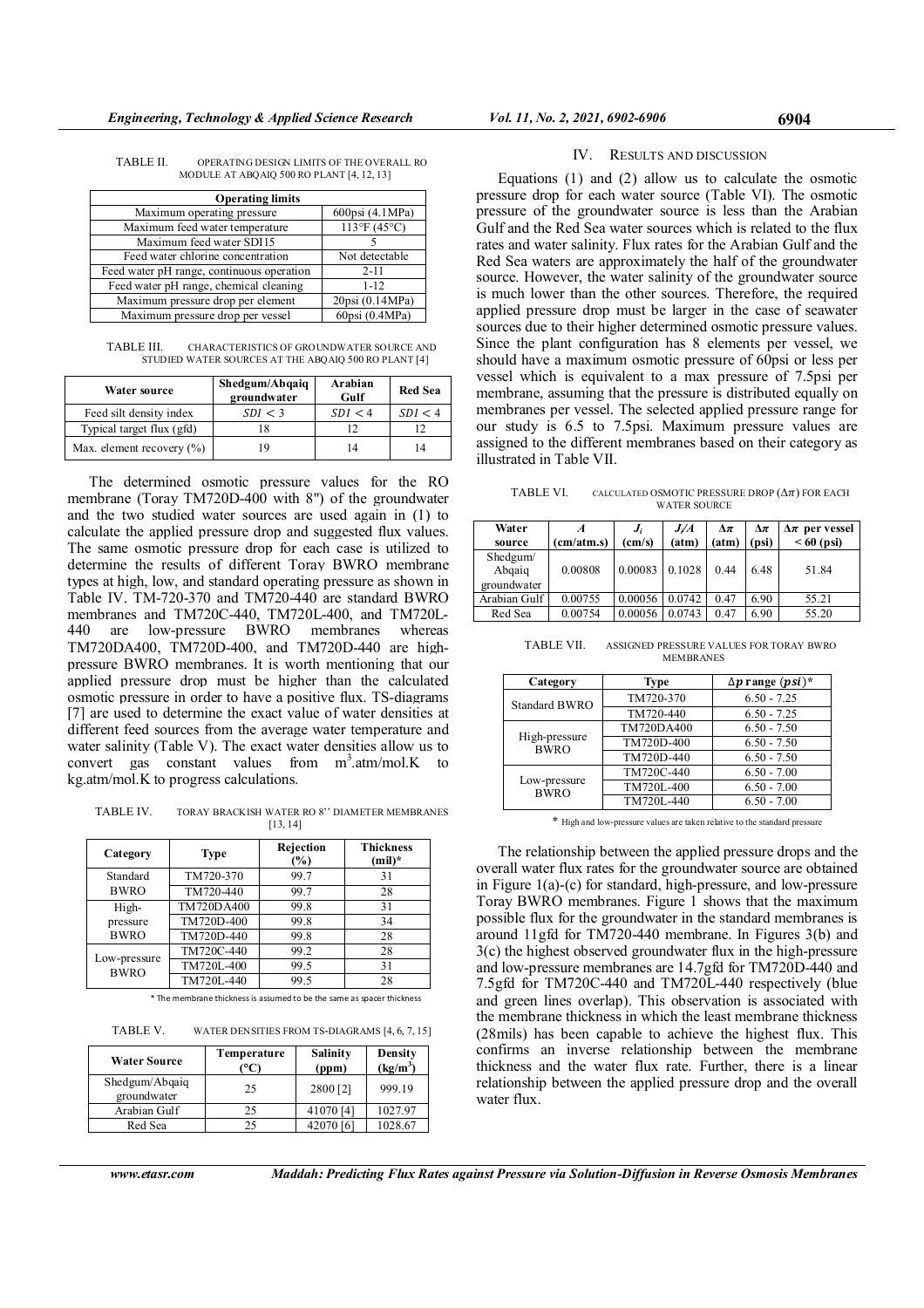

Fig. 1. Effect of different applied pressures on the groundwater flux for (a) Toray standard BWRO membranes, (b) Toray high-pressure BWRO membranes, and (c) Toray low-pressure BWRO membranes.

Figure 2 identifies a proportional relationship between the water flux and the applied pressure across the membrane. The highest recorded flux is accounted for TM720D-440 for Shedgum/Abqaiq groundwater because water TDS is low for groundwater and TM720D-440 has the lowest thickness and the highest pressure range. The Arabian Gulf and the Red Sea water sources almost have similar flux rates at the same applied pressures due to the similarities in their water salinity levels. TM720C-440, TM720L-400, and TM720L-440 membranes reserved the lowest flux values since they are categorized as low-pressure BWRO membranes.





Figure 3 demonstrates the membrane resistance for the three studied water sources. Seawater sources have higher membrane resistances than the groundwater source because of their lower flux and higher TDS. TM720L-400 has the highest membrane resistance since it is in the low-pressure category and has the highest membrane thickness of 31mils. Equation (4) calculations are shown in Table VIII. The study predictions estimated that the overall osmotic pressure drops required for seawater and groundwater treatment plants are approximately 55psi and 830psi respectively. The higher the salinity difference between the fed and the produced water, the more the osmotic pressure drop we need to overcome in order to produce treated water (positive flux).



Fig. 3. Observed membrane resistance of various water sources in Toray BWRO membranes.

TABLE VIII. VAN'T HOFF CALCULATIONS FOR THE REQUIRED OSMOTIC PRESSURES

| Water source                      | Concentration<br>(mol/L) |               | Membrane<br>removal | Osmotic pressure<br>(atm) |             |                | $ \Delta \pi $ |
|-----------------------------------|--------------------------|---------------|---------------------|---------------------------|-------------|----------------|----------------|
|                                   | $TDS_{in}$               | $TDS_{out}$   | (%)                 | $\pi_{in}$                | $\pi_{out}$ | $ \Delta \pi $ | (psi)          |
| Shedgum/<br>Abgaig<br>groundwater |                          | 0.156 0.00031 | 99.8                | 3.81                      | 0.01        | 3.80           | 55.80          |
| Arabian Gulf                      | 2.282                    | 0.005         | 99.8                | 55.82                     | 0.11        | 55.71          | 818.41         |
| Red Sea                           | 2.337                    | 0.005         | 99.8                | 57.18                     | 0.11        | 57.07          | 838.34         |

#### V. CONCLUSION

The application of the solution-diffusion model to the Abqaiq plant (500 RO plant) is initiated by using various parameters to calculate the osmotic pressure of Toray TM720D-400 with 8" membrane for Shedgum/Abqaiq groundwater treatment. For the same membrane, the osmotic pressure values are determined for the Arabian Gulf and the Red Sea waters to predict flux rates in other membranes for seawater situations. Low, standard, and high pressure BWRO Toray membranes performances have been compared to identify the optimal membrane for treating saline water from the three studied water sources at the Abqaiq 500 RO plant.